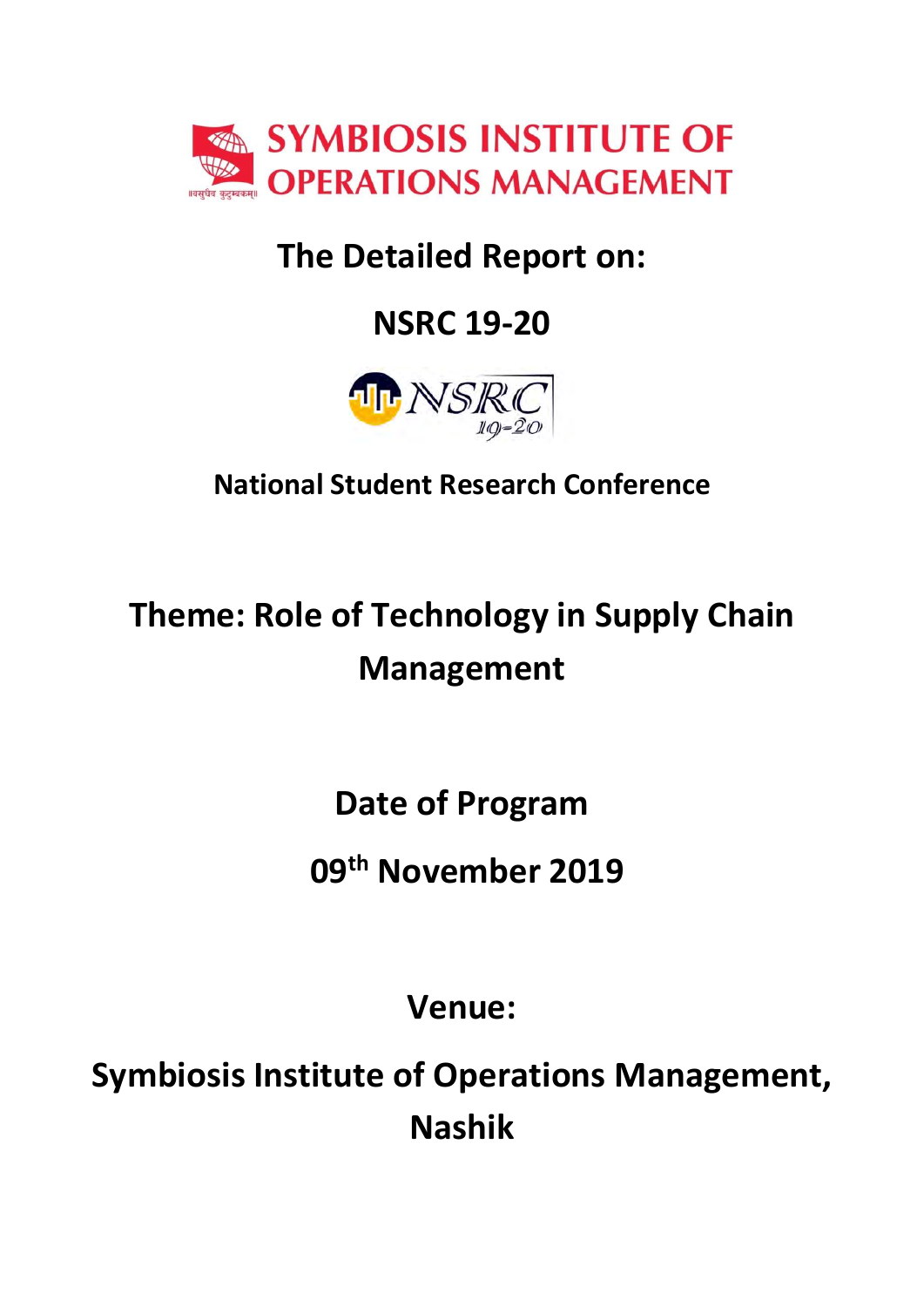## Program In-charge: Dr Arunkumar O N

### Student team & Batch

| <b>NSRC 19-20</b>                                        |                   |                 |                  |
|----------------------------------------------------------|-------------------|-----------------|------------------|
| <b>Faculty Convener: Dr. Arunkumar ON</b>                |                   |                 |                  |
| <b>Programs and</b><br><b>Verticals</b><br><b>Events</b> |                   | Registration    | <b>Compering</b> |
| Team                                                     | Yogesh Baggier    | Vignesh Kumar V | Jaykumar Bhalani |
| <b>Members</b>                                           | Vishala Deshpande | Sourdeep Ghosh  |                  |

## Details of the Visited Guests / speakers with mail-id, phone nos.& address

| NSRC Speakers: 09 <sup>th</sup> November, 2019 |                       |                                   |                             |           |                 |                       |
|------------------------------------------------|-----------------------|-----------------------------------|-----------------------------|-----------|-----------------|-----------------------|
| Sr<br>No.                                      | <b>Guest Name</b>     | <b>College</b>                    | Designation                 | Location  | <b>Email ID</b> | <b>Contact</b><br>No. |
|                                                | Dr. P.N. Ram<br>Kumar | <b>IIM</b><br>Kozhikode Kozhikode | Associate<br>Professor, IIM | Kozhikode | ram@iimk.ac.in  | 9496383163            |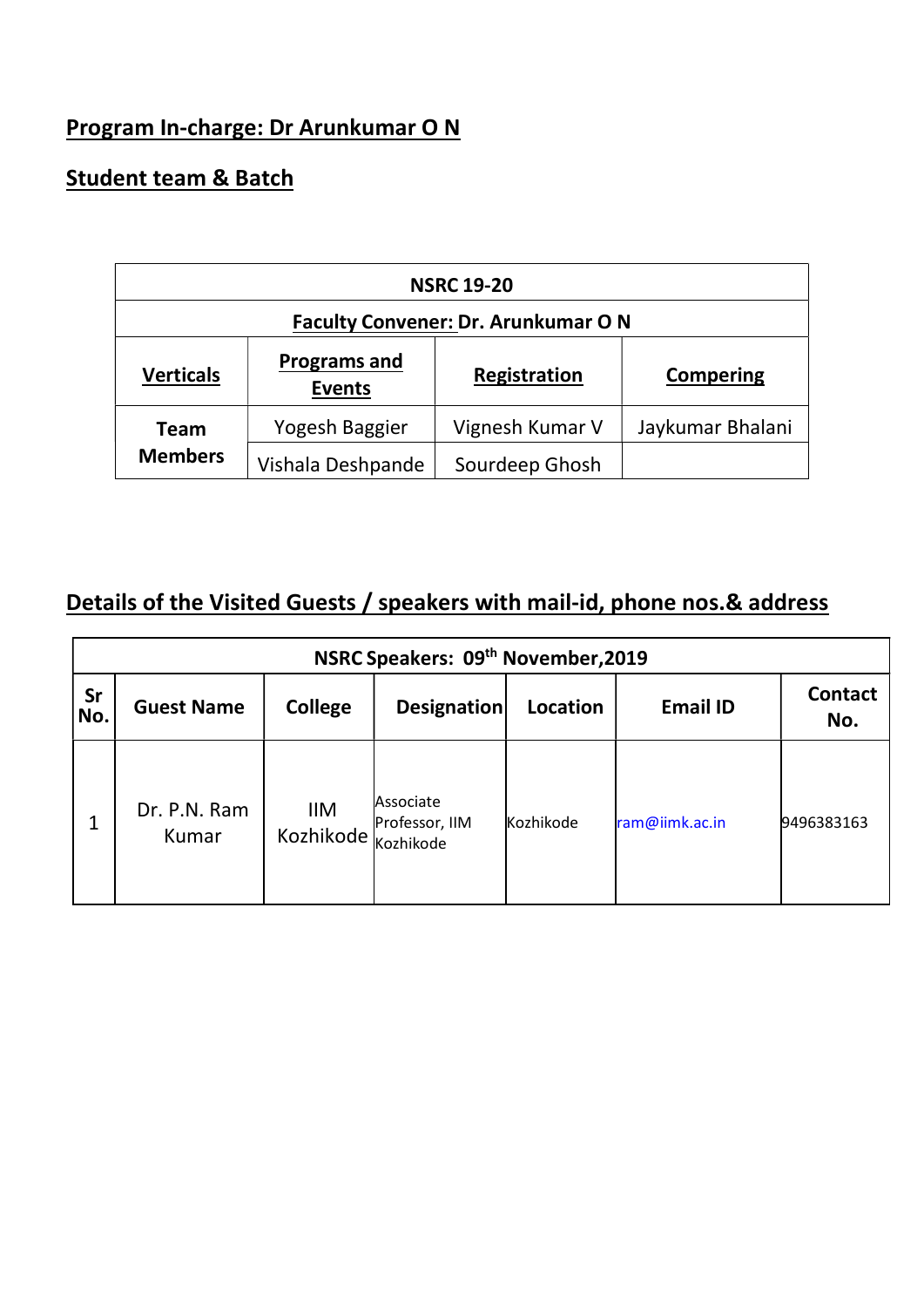## Agenda:

National Student Research Conference

Venue: Symbiosis Institute of Operations Management, Nashik

Theme: Role of Technology in Supply Chain Management

| Time            | Date 09th November 2019                                                            |                         |  |
|-----------------|------------------------------------------------------------------------------------|-------------------------|--|
| $8:30 - 9:00$   | Conference registration                                                            |                         |  |
| $9:00 - 9:30$   | <b>Breakfast for delegates</b>                                                     |                         |  |
| $9:30 - 10:00$  | Inauguration and Welcome speech - Dr. Vandana Sonwaney,<br>Director, SIOM, Nashik. |                         |  |
| $10:00 - 10:45$ | Keynote-Dr. P N Ram Kumar, Associate Professor, IIM<br>Kozhikode.                  |                         |  |
| $11:00 - 13:00$ | <b>Technical papers</b>                                                            | <b>Technical papers</b> |  |
|                 | Track 1                                                                            | Track 2                 |  |
| $13:00 - 14:00$ | Lunch                                                                              |                         |  |
| $14:00 - 16:00$ | <b>Technical papers</b>                                                            | <b>Technical papers</b> |  |
|                 | Track 1                                                                            | Track 2                 |  |
| $16:00 - 16:30$ | <b>Tea Break</b>                                                                   |                         |  |
| $16:30 - 17:00$ | Closing ceremony and Awards                                                        |                         |  |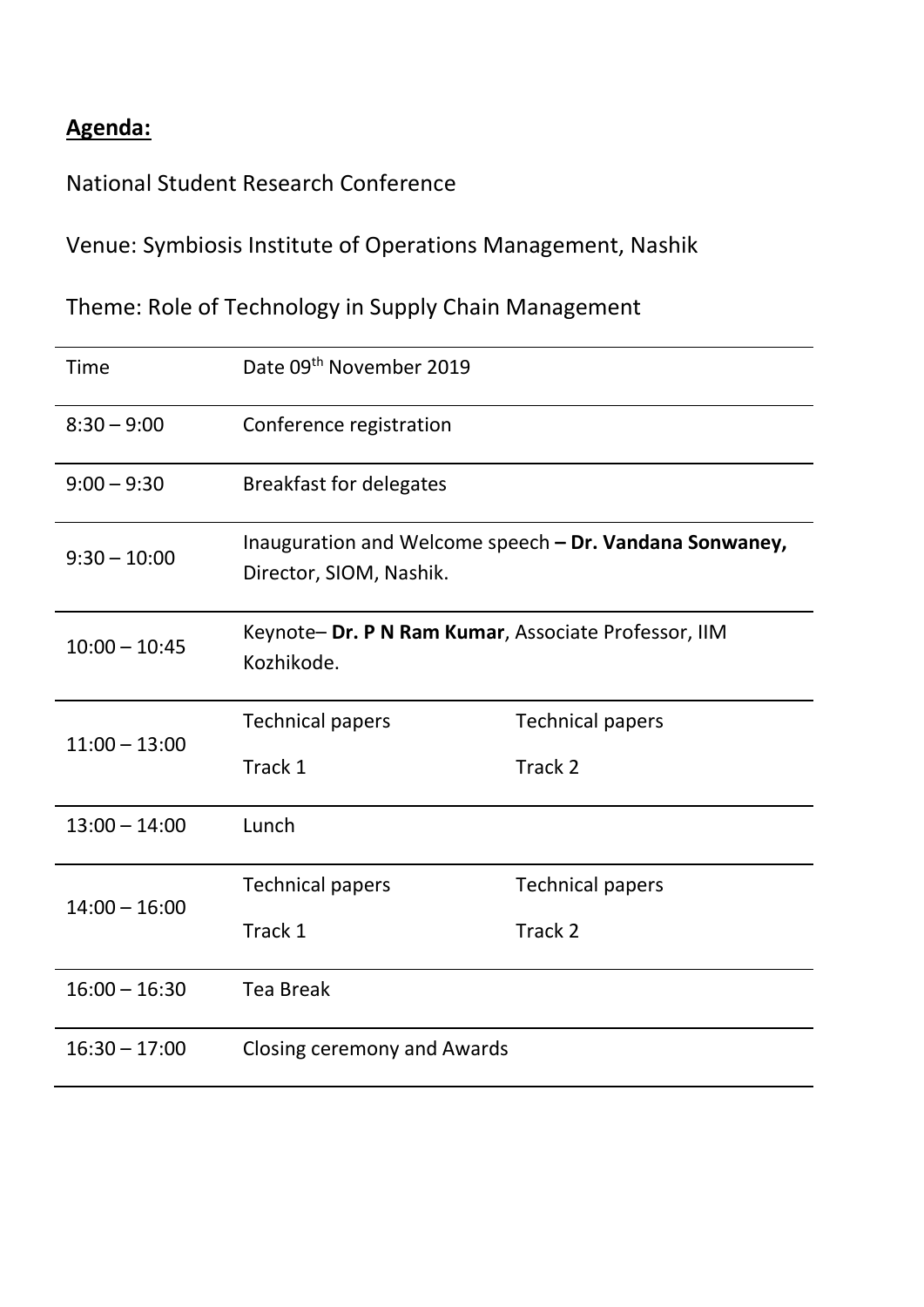#### Program Summary:

NSRC 19-20 was a one full day National conference on 'Operations and Supply Chain Management'. The theme for the conference was 'Role of technology in supply chain management'.

Students from different colleges participated in the conference and as many as 20 research papers were presented in the one-day session i.e. 09<sup>th</sup> November 2019.

The event began with a welcome followed by speech by Director, SIOM, Nashik Prof. Vandana Sonwaney about the potential of research and its importance to inculcate among students.

First speech was by Dr. P.N Ram Kumar, Associate Professor, Indian Institute of Management Kozhikode, delivered his talk focused on Role of technology in supply chain management. There were paper presentations by students from different colleges.

It was followed by technical paper presentations. Student from different colleges presented paper on Research / Summer Internship project that was done in the past.

Post lunch session, two more sessions of technical paper presentations were conducted.

The conference ended with a thanks giving by the convenor Dr. Arunkumar O N.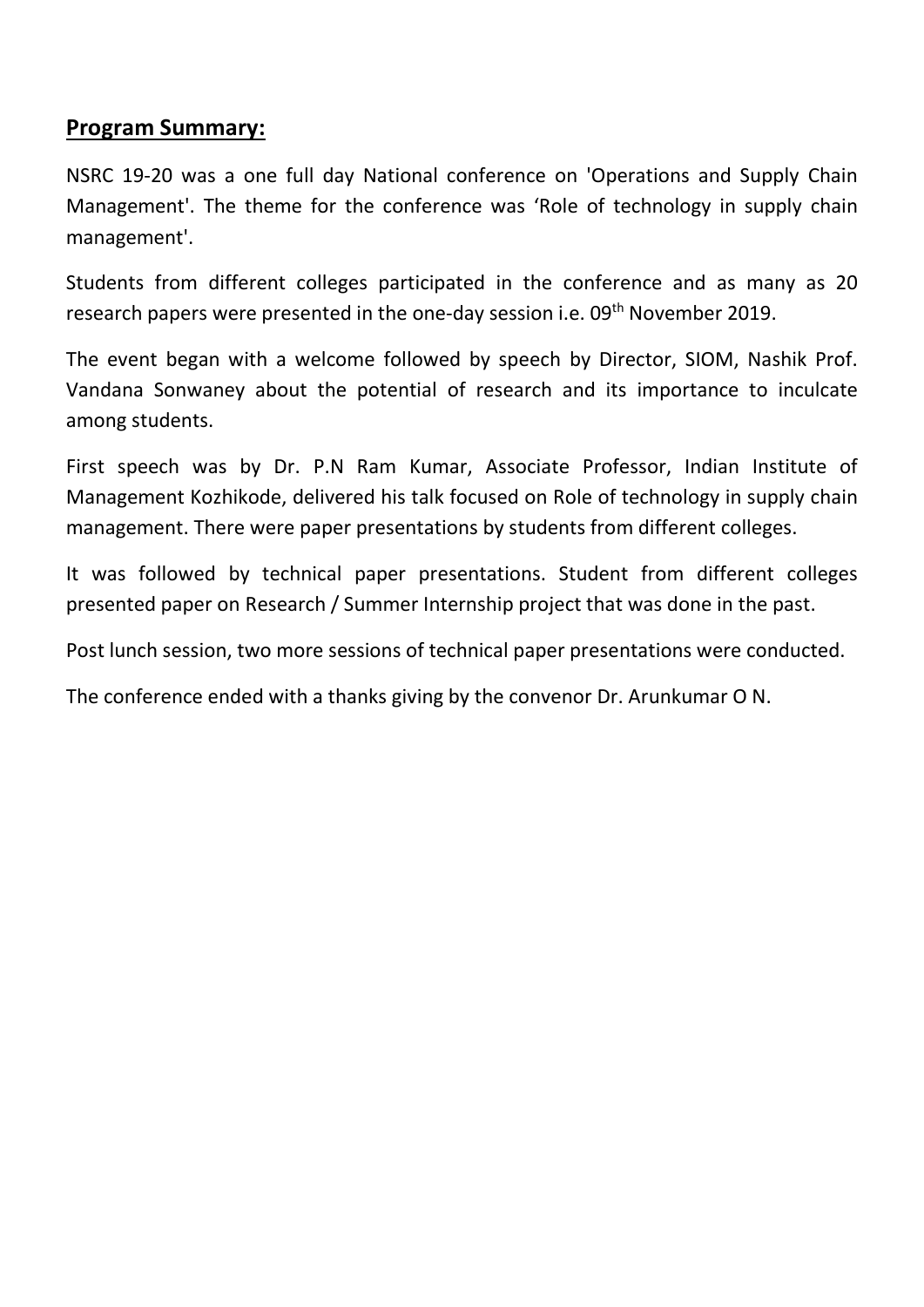## Winners of Best paper Presentation:-

## 1st prize was shared between two teams

| <b>Authors</b>   | <b>Paper Title</b>                                                                                     |  |  |
|------------------|--------------------------------------------------------------------------------------------------------|--|--|
| Ms. Janani TM    | Reducing the rejection rate of tubes due to trim short                                                 |  |  |
| Mr. Saurabh Nair | Assembly line modification and work measurement of four<br>wheeler exhaust system using MOST framework |  |  |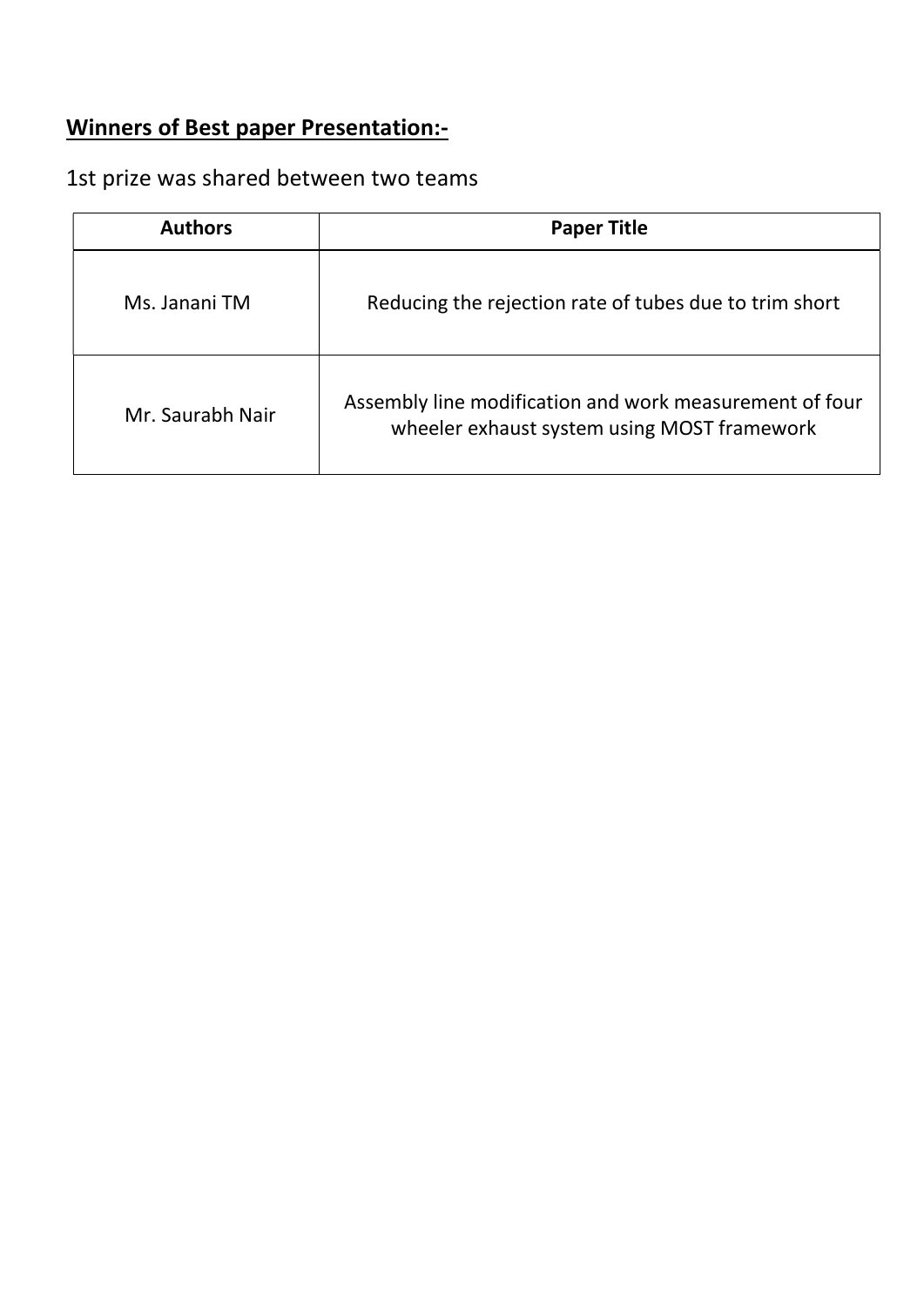#### Photos:



A great kickoff to NSRC 19-20 (L-R :Dr P.N. Ram Kumar, Prof. Vandana Sonwaney, Dr Arunkumar O N)



Prof. Vandana Sonwaney, Director, SIOM, Nashik welcoming all dignitaries and guests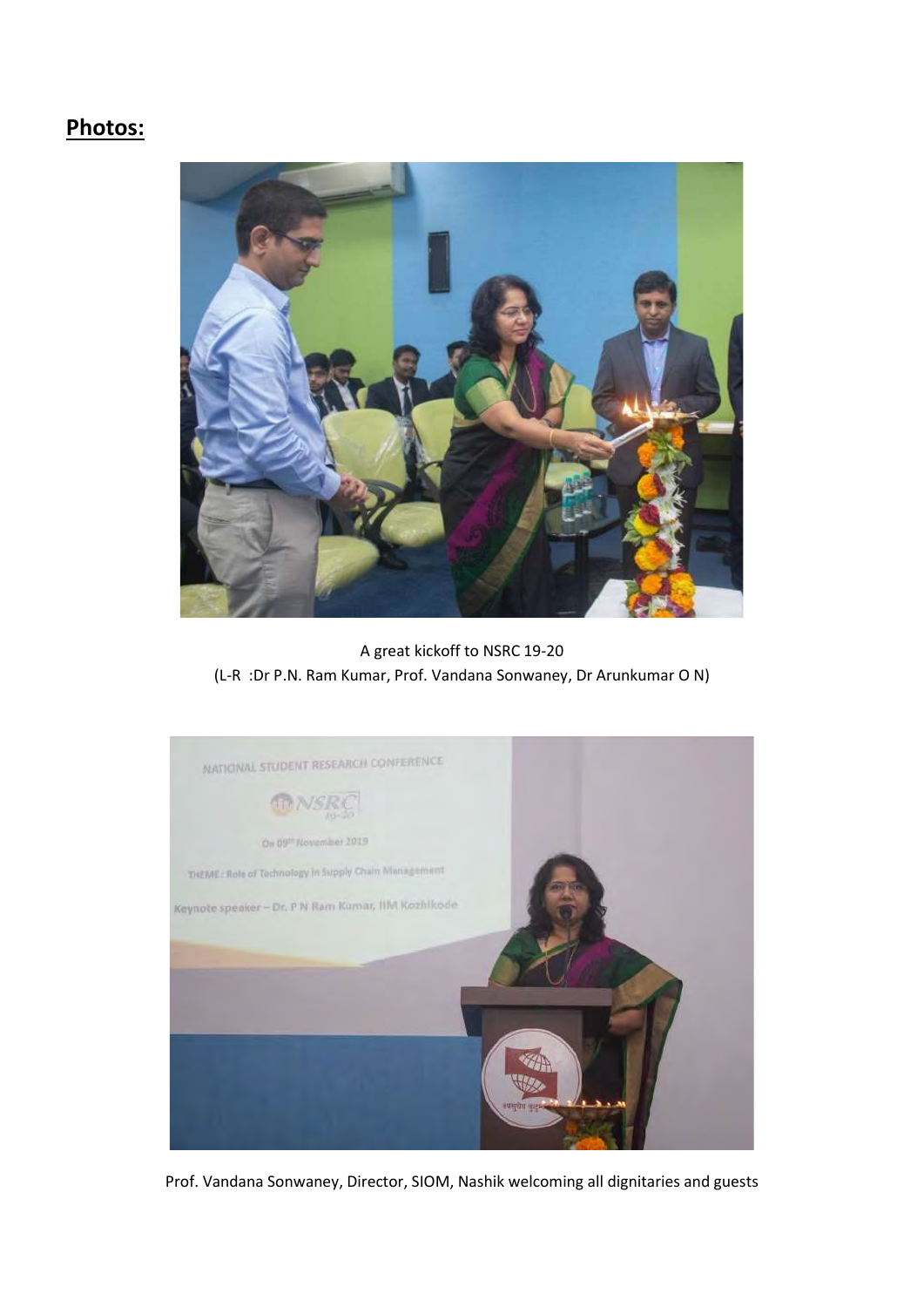

Prof. Vandana Sonwaney, Director SIOM, Nashik felicitating Key note speaker Dr P.N. Ram Kumar, IIM Kozhikode



Dr P.N. Ram Kumar, addressing the gathering by delivering by sharing his experience in Role of technology on supply chain management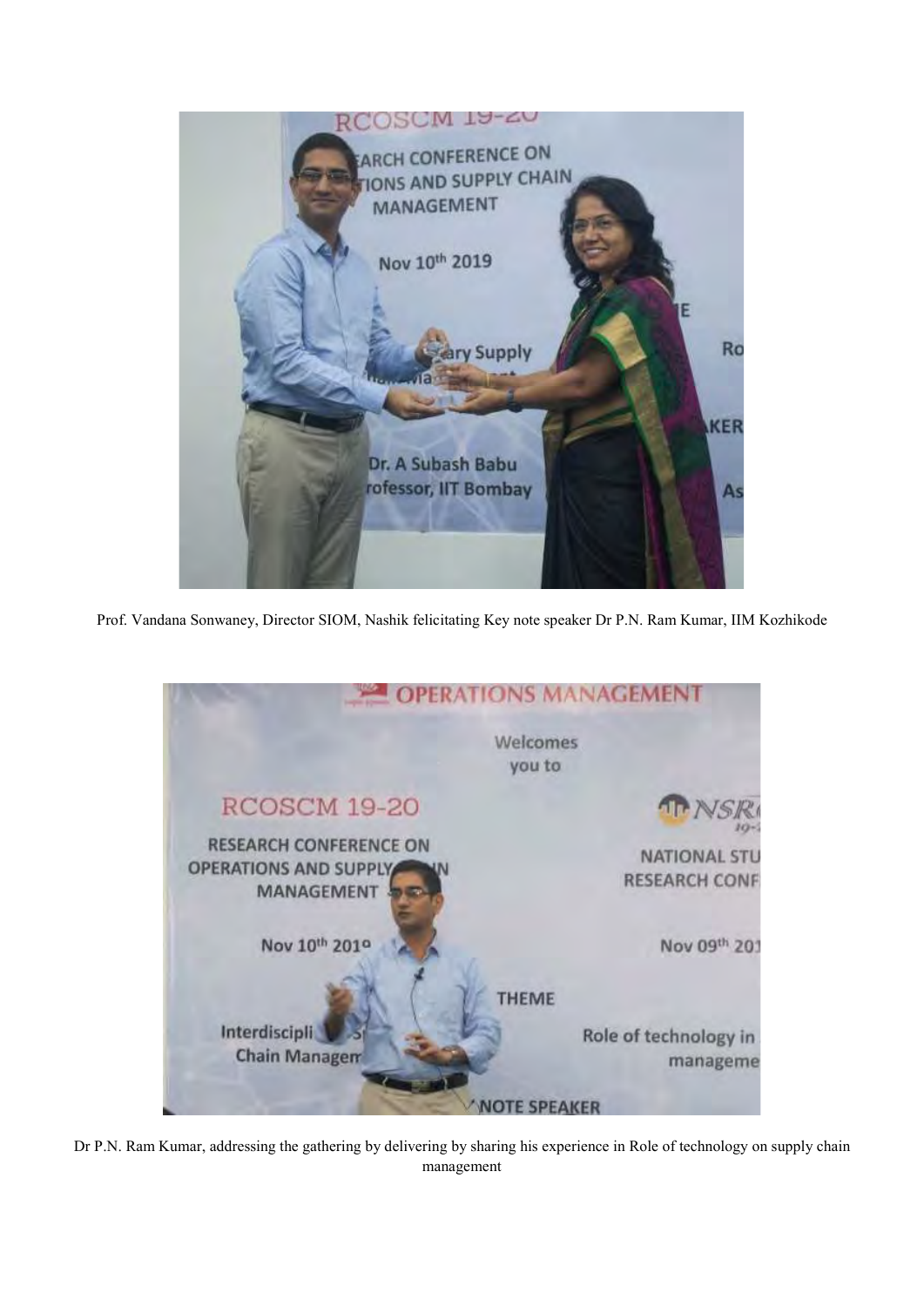

Unveiling the book of abstract of NSRC 19-20

(L-R : Dr Arunkumar O N, Dr P.N. Ram Kumar, Prof. Vandana Sonwaney, Dr. Surendra Kansara)



Mr. Sachin Shetty and Mr. Prashant Thapliyal from SIOM presenting their paper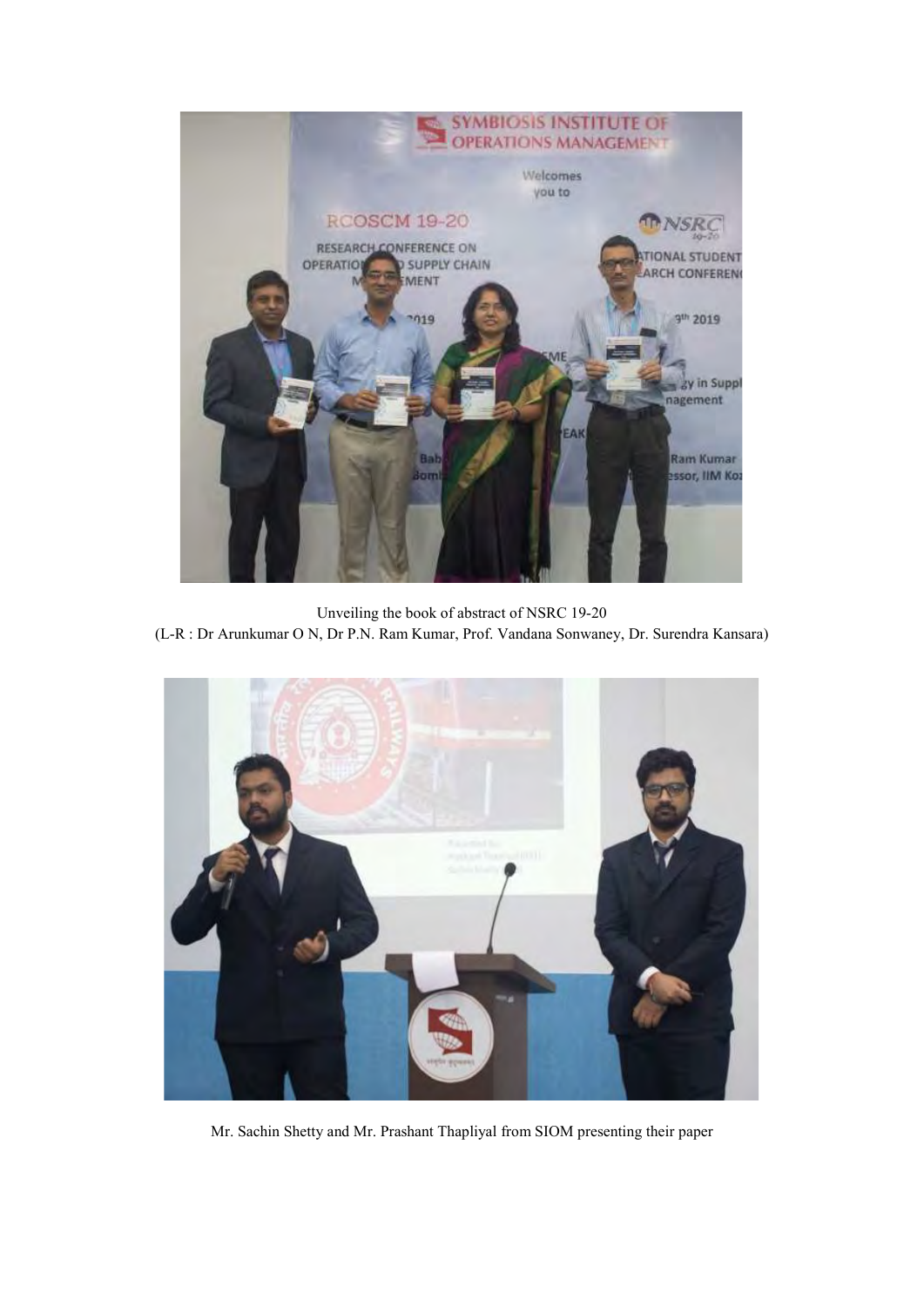

Best paper presentation of NSRC 19-20 (L-R : Dr Arunkumar ON, Mr. Saurabh Nair, Ms. Janani TM , Prof. Vandana Sonwaney)



Dr Arunkumar ON delivering the vote of thanks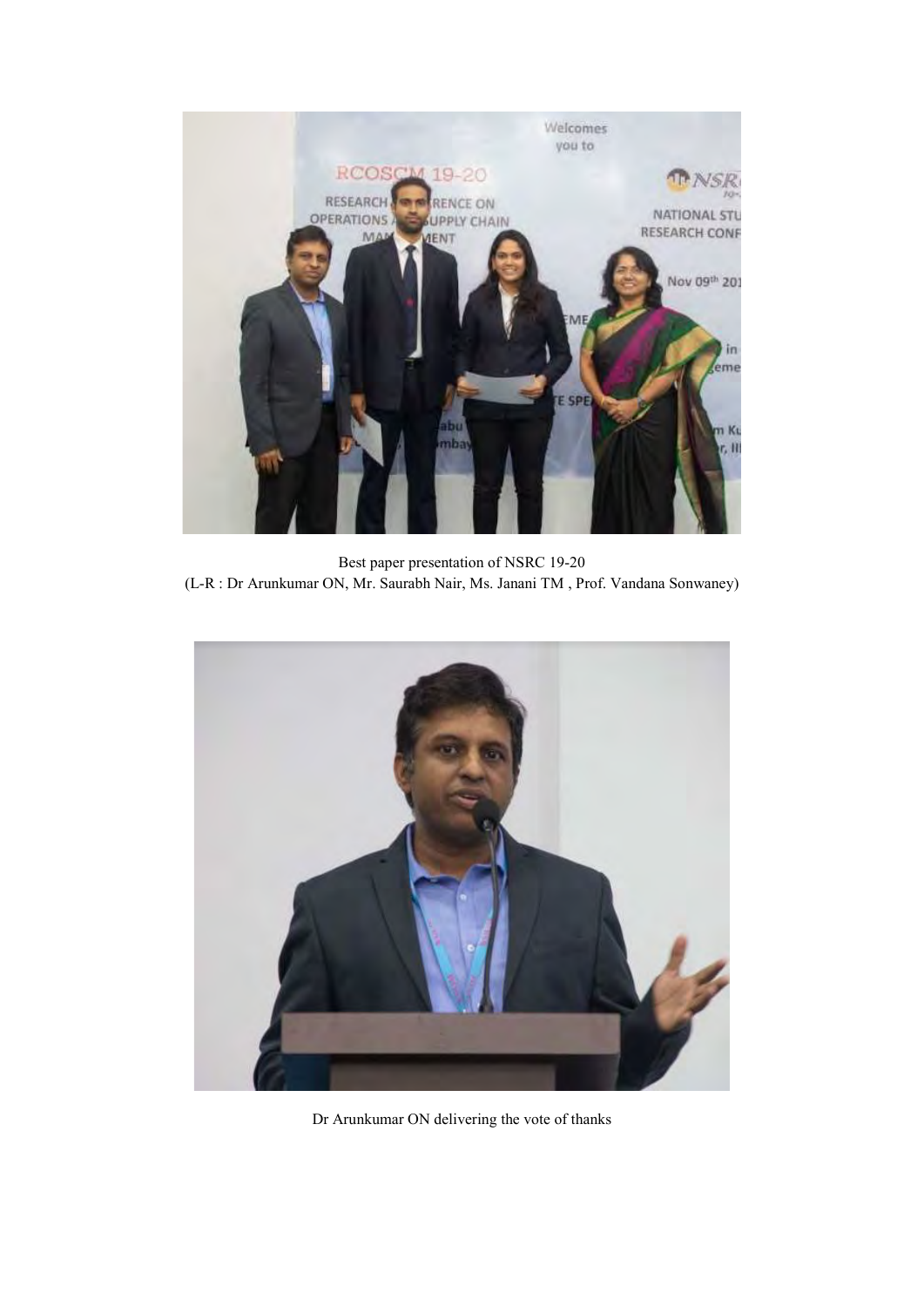## List of papers Accepted:-

| Paper<br>ID    | Author(s)                                          | <b>Affiliation</b>                       | <b>Paper title</b>                                                                                                          |
|----------------|----------------------------------------------------|------------------------------------------|-----------------------------------------------------------------------------------------------------------------------------|
| $\mathbf{1}$   | <b>Noel Francis</b>                                | <b>Ashoka Business</b><br>School, Nashik | A Study Of Supply Chain Management in<br>E-Commerce And E-Procurement in India                                              |
| $\overline{2}$ | Tanvi Tiwari                                       | <b>Ashoka Business</b><br>School, Nashik | A study of Green Supply Chain<br>Management and its significance in Indian<br>market                                        |
| 3              | Vishvam Kabra,<br>Swapnil Samant                   | SIOM, Nashik                             | Consumer purchase behaviour towards<br>organic food products in India                                                       |
| 4              | Kaushal buch,<br>Akshat Shah,<br>Satyadoi          | SIOM, Nashik                             | Socio-Economic factors of Kumbh Mela<br>and its impact on localities                                                        |
| 5              | Abinesh A, Puja<br>chavan, Vivek<br>Shegokar       | SIOM, Nashik                             | Factors affecting milk quality along supply<br>chain and Scope for improvement                                              |
| 6              | Pratik Singhal,<br>Prashant Rai                    | SIOM, Nashik                             | Analysis of factors affecting sales of<br>passenger car in Indian market                                                    |
| 7              | Janani TM                                          | SIOM, Nashik                             | Reducing the rejection rate of tubes due<br>to trim short                                                                   |
| 8              | Gaurav Kumar                                       | SIOM, Nashik                             | Study in detail the process of choco pie<br>production, finding solution for weight<br>variation in biscuit and marshmallow |
| 9              | Rohit Khandelwal                                   | SIOM, Nashik                             | Identification of action items to reduce<br>standard hours of Genset products in<br>assembly line                           |
| 10             | Sachin Shetty,<br><b>Prashant Thapliyal</b>        | SIOM, Nashik                             | <b>Study of factors affecting Customer</b><br>Satisfaction of Indian Railways                                               |
| 11             | Pratik Gupta,<br>Glenda Clements,<br>Yash Raj      | SIOM, Nashik                             | The barriers of adopting green supply<br>chain management in small and medium<br>sized enterprises                          |
| 12             | Ashish Ranjan,<br>Ashish Tiwari,<br>Rawal Kerketta | SIOM, Nashik                             | Aftereffects of demonetisation on<br>purchase behaviour of consumer towards<br><b>FMCG</b>                                  |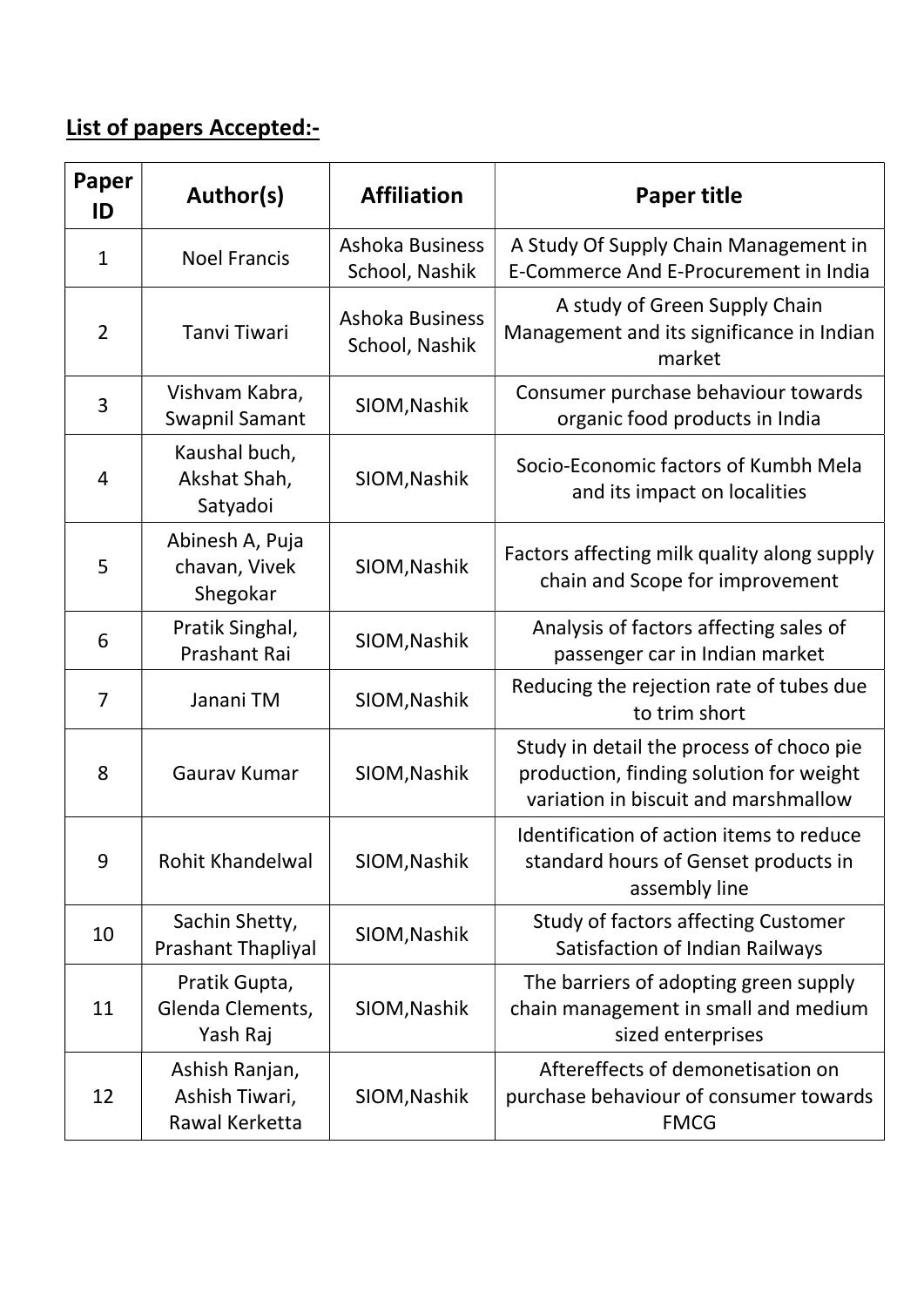| 13 | Namit Nagesh<br>Shambharkar,<br>Shivam Pithore,<br><b>Nikhil Satpute</b> | SIOM, Nashik | The high dropout rate of girls from the<br>school in Nashik, Maharashtra at an early<br>Age               |
|----|--------------------------------------------------------------------------|--------------|-----------------------------------------------------------------------------------------------------------|
| 14 | Sanniti Siddhartha,<br>Dipankar<br>Mesharam, Vishal<br>Raina             | SIOM, Nashik | Study of the factors that affect consumer<br>satisfaction in E-commerce                                   |
| 15 | Sana Rai                                                                 | SIOM, Nashik | Space optimization and effective line<br>feeding of parts from stores to assembly<br>line                 |
| 16 | Shikha Chourasia,<br>Shankhajit Ghosh                                    | SIOM, Nashik | Warehouse management -<br>implementation of a 2 bin replenishment<br>system                               |
| 17 | Saurabh Nair                                                             | SIOM, Nashik | Assembly line modification and work<br>measurement of four wheeler exhaust<br>system using MOST framework |
| 18 | Subasree PGS,<br>Zahid Shaikh                                            | SIOM, Nashik | Value stream mapping                                                                                      |
| 19 | Suraj Kumar<br>Tiwary                                                    | SIOM, Nashik | What consumers are looking in electric<br>Vehicles in India                                               |
| 20 | <b>Ghokulnath A</b>                                                      | SIOM, Nashik | <b>Repair Master for Hilti Manufacturing</b><br>India                                                     |

## Editors Details

- 1. Prof. Vandana Sonwaney
- 2. Dr. Arunkumar ON
- 3. Dr. Surendra Kansara